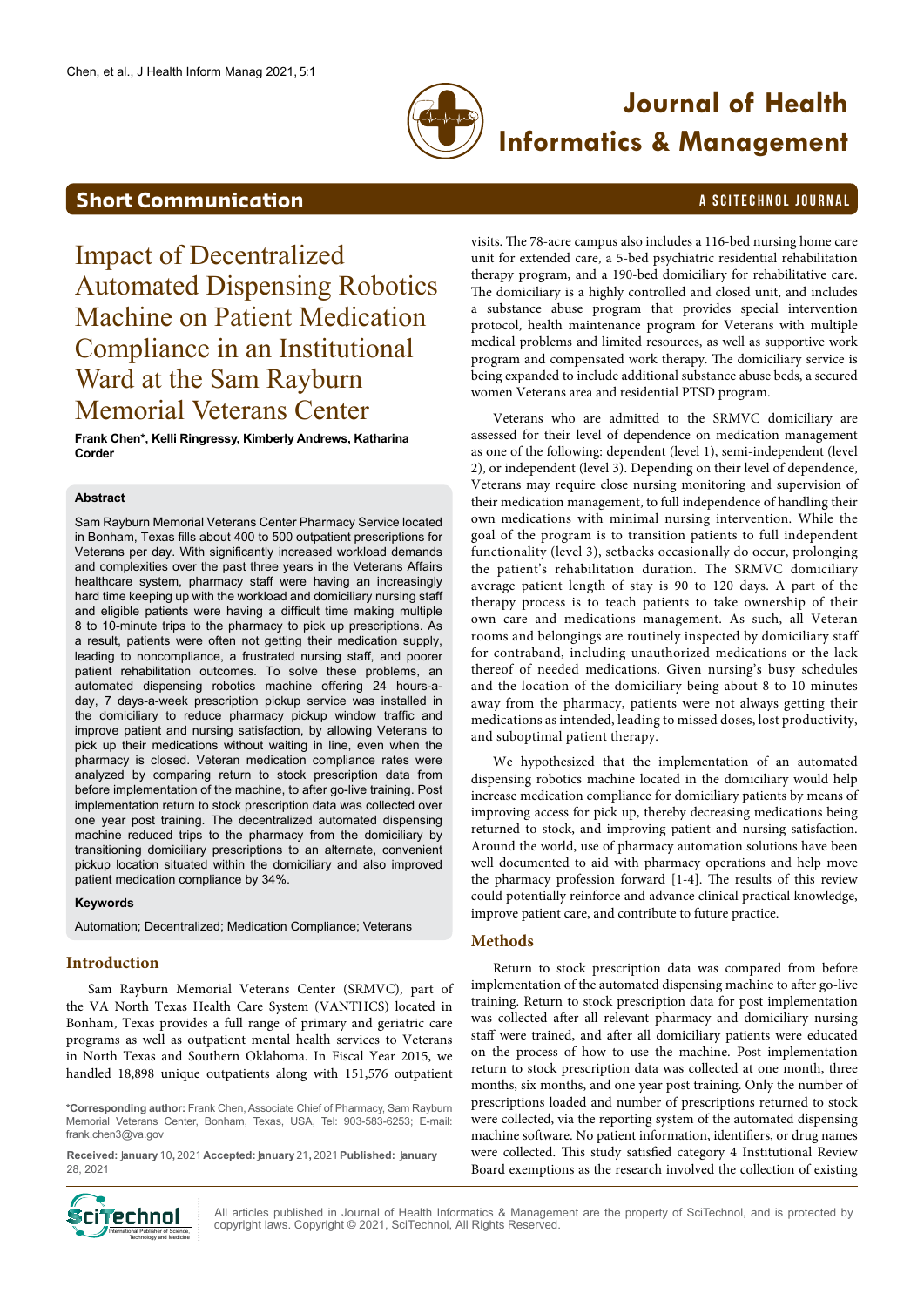numerical data only and no actual patient information, patient identifiers, or prescription information was seen or used at any time during the process. Continuous percentage data was analyzed using the two-sample unpaired *t*-test between proportions. For all analyses, a significance level of 0.05 was used.

#### **Results**

The return to stock rate for domiciliary prescriptions was between 25%-33% prior to the implementation of the automated dispensing machine. A total of 12,895 domiciliary prescriptions were filled during the year prior to machine installation. After implementation and go-live training was completed, a total of 1421 prescriptions were loaded during the first month, 1628 prescriptions were loaded during the third month, 1072 prescriptions were loaded during the sixth month, and 893 prescriptions were loaded during the twelfth month post go-live. Of these, the number of prescriptions that had to be unloaded and returned to stock at the end of the month was 49, 54, 77, and 29, respectively. This equated to a return rate of 3.45% in month one (49/1421), 3.32% in month three (54/1628), 7.18% in month six (77/1072), and 3.25% in month twelve (29/893). Differences in return to stock rates from before to after implementation was statistically significant at all points, with *P*<0.0001 for all ranges.

#### **Limitations**

It was not possible to obtain the exact numbers of domiciliary prescriptions that were returned to stock prior to the implementation of the automated dispensing machine because our computer system did not have the capability to make this differentiation, and all it showed was whether a domiciliary prescription was filled or not. However, pharmacy staff who handled the domiciliary return to stock process gave a range as low as 25% and as high as 33% of domiciliary prescriptions that were consistently left sitting on the pharmacy shelf that they had to return to stock. This provided a fairly accurate — though not precise — measure for the return to stock rate for domiciliary prescriptions pre-implementation. We used this range as our baseline comparator.

### **Discussion**

Prior to the implementation of the automated dispensing machine, about 25%-33% of SRMVC domiciliary patient prescriptions were consistently not picked up and ended up being returned to stock. Since its implementation, after all staff and domiciliary patients were trained and educated, the prescription return rates dropped down to a range of 3.25% to 7.18% during the first year of machine use, meaning a nearly 6-time average decrease in prescription noncompliance from patient medications not being picked up (range of 3.5 to 10.1 times). In other words, the medication compliance rate before the machine was installed in the domiciliary was between 67%-75%. After implementation, the domiciliary medication compliance rate jumped to 92.82%-96.75%. This translated to about a 34% increase in patient medication compliance in the domiciliary, with a range of 23.8% to 44.4%. This was in line with reported benefits of using automated dispensing, such as fewer numbers of missed doses and increased efficiency [1,3].

The systematic steps to how the automated dispensing machine works made these results achievable. First, pharmacy staff loaded domiciliary prescriptions into the automated dispensing machine and provided claim checks to the domiciliary nursing staff. Nursing

staff then provided patients with their unique claim checks. Semi- and fully independent patients would then at their convenience use their unique claim check and birth date to pick up their prescriptions from the automated dispensing machine. The patient could then during the prescription pickup process enroll themselves into the automated dispensing machine system by creating their personal User ID and PIN to use for future pickups. With the machine's security features, Veterans are only able to obtain their own medications and are unable to see anyone else's medications. Any remaining prescriptions not picked up within a two-week window are automatically sorted into the return to stock bin by the robotic arm inside the machine for pharmacy personnel to retrieve.

We recognize that implementing a new machine is a challenge at any facility, and factors that come with implementation may vary from one site to another. Not only does the complexity and size of the facility matter, but so does a site's staffing levels between departments, and their level of drive to learn something new and go with it. However, automation is the future of medication distribution [1,2,4], and the results we experienced at our facility are a simple reminder of why. Benefits to disruptive innovation implementation nevertheless must be weighed against the associated nuances that come with it. Before deciding on whether to invest in a decentralized automated dispensing robotics machine for a patient care ward, one should consider not only the cost and functionalities of the machine, but also the feasibility and likelihood it would solve the identified problems that one is facing. Additional technical steps required to operate and troubleshoot the machine are also extremely important to consider, seeing if there would be any substantial workflow changes and if so, whether they are significant enough to negatively impact staff. As anticipated, robotic automation requires management and maintenance, which usually fall on the workload of pharmacy technicians [4]. Therefore getting buy-in from frontline staff is crucial also, as it can determine success or failure of the project.

### **Conclusion**

For our facility, this 24/7 automated pharmacy machine located in the domiciliary yielded many benefits. Pharmacy lines were shorter, patient satisfaction and medication compliance was improved, and with the automated dispensing machine service pharmacy and nursing were able to safely and securely transition domiciliary patients into a lifestyle of improved self-care and personal responsibility.

#### **Implications**

Sam Rayburn Memorial Veterans Center reduced nursing trips to the pharmacy to pick up patient prescriptions. By placing these prescriptions in an automated dispensing robotics machine located in our institution's domiciliary for domiciliary patients to pick up, SRMVC increased patient medication compliance and increased the satisfaction of domiciliary patients and nursing staff. Such results and experiences could potentially be explored and be of benefit to other medical facilities around the world.

#### **References**

- 1. [Gaudery-Smith S \(2014\) Examining the role of new technology in](https://www.pharmaceutical-journal.com/examining-the-role-of-new-technology-in-pharmacy-now-and-in-the-future/11134174.article)  [pharmacy: Now and in the future. Pharm J.](https://www.pharmaceutical-journal.com/examining-the-role-of-new-technology-in-pharmacy-now-and-in-the-future/11134174.article)
- 2. [Spinks J, Jackson J, Kirkpatrick CM, Wheeler A \(2016\) Disruptive](https://www.sciencedirect.com/science/article/pii/S1551741116300912?via%3Dihub)  [innovation in community pharmacy: Impact of automation on the](https://www.sciencedirect.com/science/article/pii/S1551741116300912?via%3Dihub)  [pharmacist workforce. Res Social Adm Pharm 13: 394-397.](https://www.sciencedirect.com/science/article/pii/S1551741116300912?via%3Dihub)